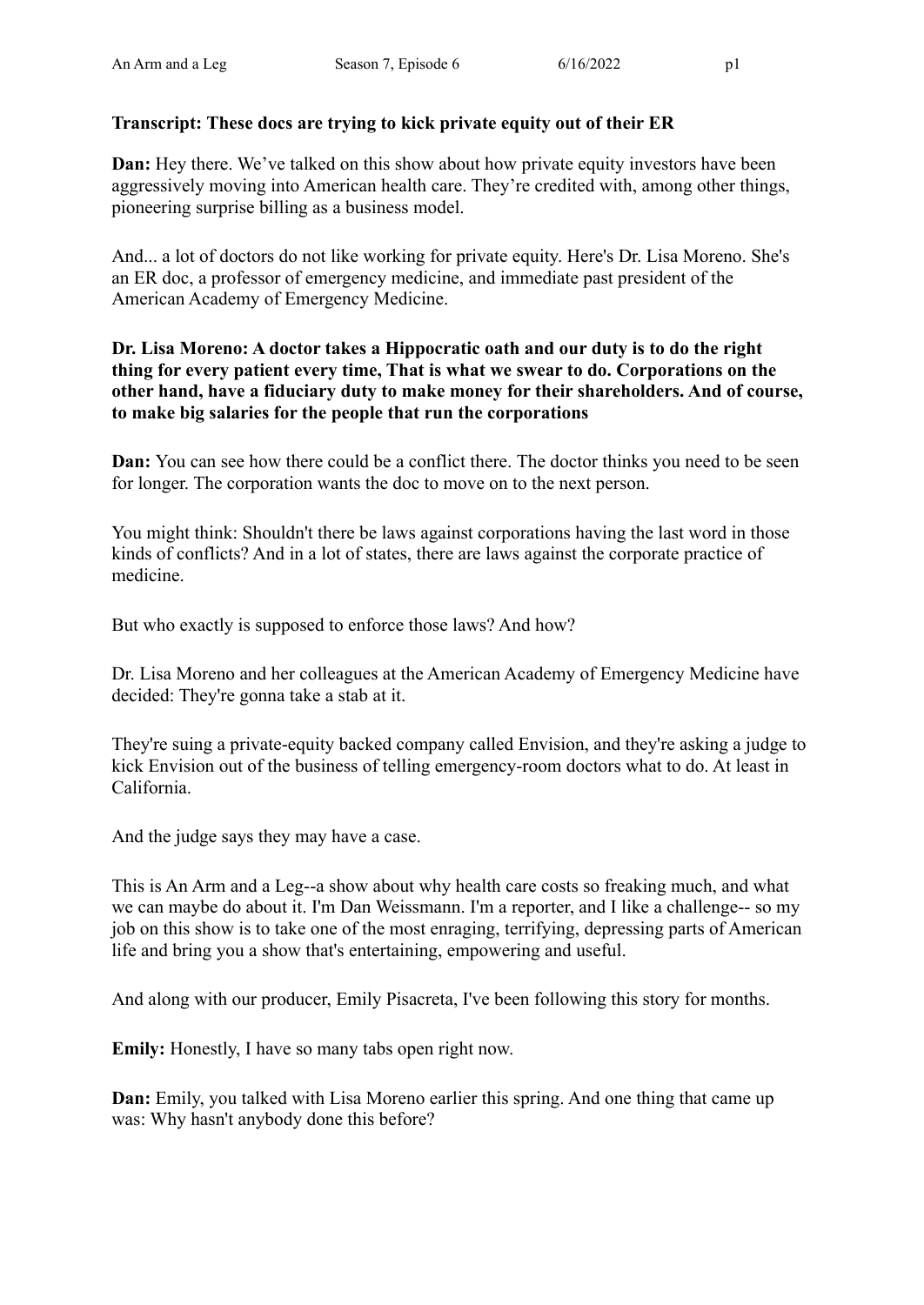**Emily:** Yeah, she said her group has been interested for a long time. She says they hear from doctors all the time. That docs get threatened with punishment-- like losing shifts-- for ordering treatment for people who are uninsured.

**Dan:** Or for refusing to admit people who have good insurance.

**Emily:** Or just for insisting to their boss: "Hey, we're understaffed and it's not safe for our patients."

And Dr. Moreno says doctors in these situations don't have a lot of rights. She says they often have to sign contracts that say their employment is at-will. They can be fired any time for no reason.

**Dan:** And she said the contracts often have non-compete restrictions-- meaning the doctor can't practice anywhere near the place where they got fired from.

That's is a high-pressure situation.

**Dr. Lisa Moreno: We've had cases like this, a doctor and his wife was an attorney and she was a partner in her firm. And she was like, I can't move 200 miles away. They had three children that were in school that didn't want to leave their friends.**

**Emily:** A lot of doctors don't speak up, don't want to take a risk. But people DO get fired, she says, for doing the right thing by patients.

# **Dr. Lisa Moreno: We saw this happen multiple times, going over like two decades and we would defend the physician,**

**Dan:** And then the company says, how about we settle this out of court?

# **Dr. Lisa Moreno: they'll offer**

**a physician who now has been out of work for maybe two years.**

**As a mortgage has medical school loans has children to support. They offer them a cash settlement and the physician says, okay, I'll take it. We understand that. But the problem that comes up is when that happens, we don't get a court ruling.**

**Dan:** And that means there's no precedent. No legal opinion that the NEXT doctor could point to. Nothing to build on.

**Emily:** And then last fall, she learned, Envision was taking over the job of managing emergency-room docs at a hospital in southern california, in Orange County, about nine miles northeast of Disneyland.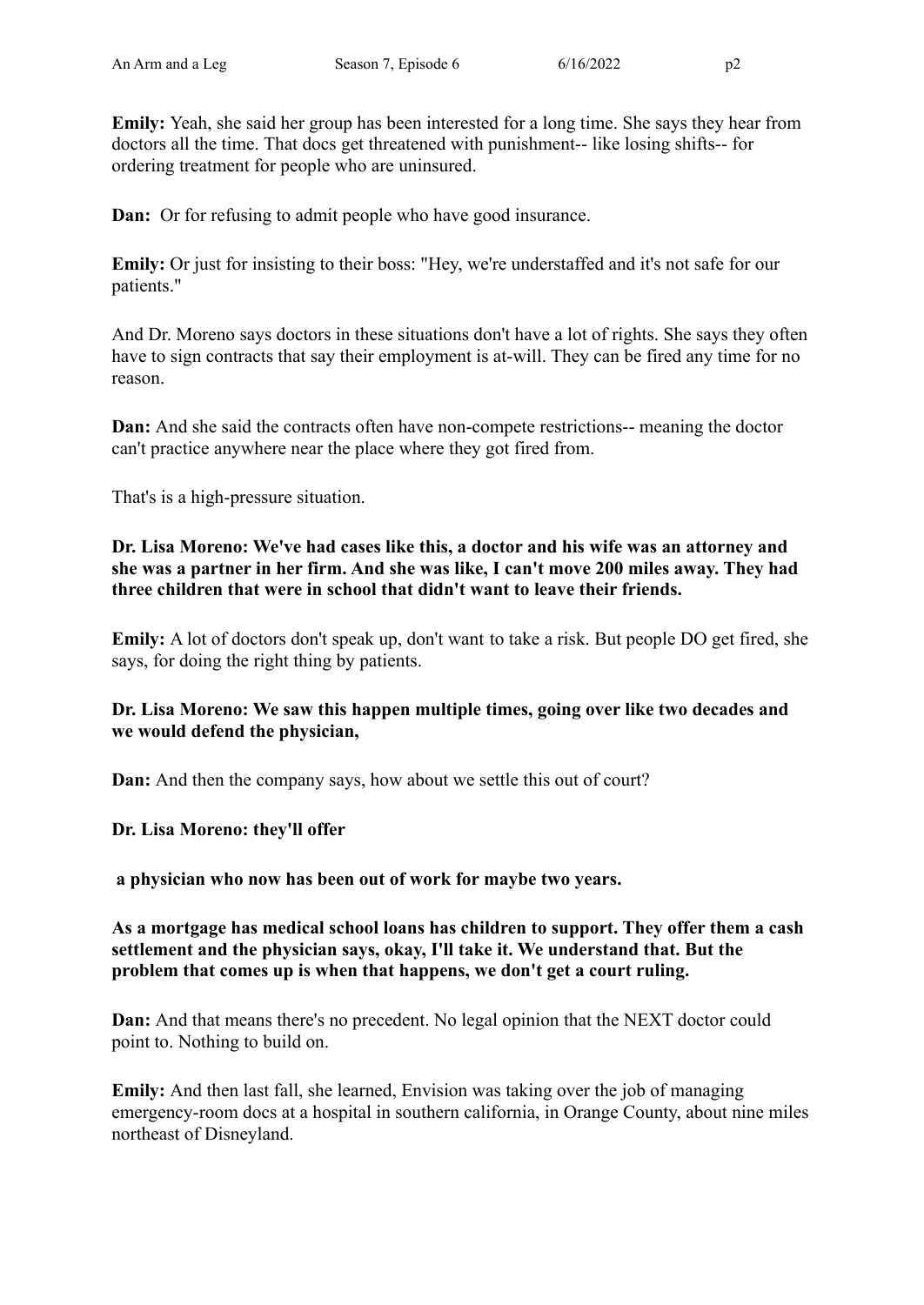**Dan:** And when Lisa Moreno heard about it, her reaction was not exactly what you might expect.

# **Dr. Lisa Moreno: I was. Thrilled**

**Dan:** And she was thrilled because of who Envision took that job over from.

It was from a practice-management service run by... the American Academy of Emergency Medicine. Her own outfit.

### **Dr. Lisa Moreno: , this is the first time that AAM itself has standing legal, standing in a lawsuit**

**Dan:** That is, when you bring a lawsuit, you're basically telling the court: Hey, this person SCREWED me. Make 'em fix it.

In earlier cases, it was individual doctors who were getting screwed. That's who had standing. It was up to the individual doctor to bring a lawsuit, or to settle.

In this case, Dr. Moreno's group itself is getting screwed. It got screwed out of the contract to help run that ER near Disneyland.

# **Dr. Lisa Moreno: . So our attorneys were quite happy. They said, here's a case where AAM can actually bring the lawsuit.**

**Dan:** And she was happy. Thrilled, even.

**Dr. Lisa Moreno: I was thrilled that we would have an opportunity to stand up for physicians. I was also terrified. I was terrified because I realized how much money this was going to cost.**

**Emily:** I mean, you're talking about suing a company that has, effectively, unlimited funds to defend itself. Lawyers for Dr. Moreno's group tell her it's gonna cost 2 million dollars - more if the case goes to appeal.

### **Dr. Lisa Moreno: this is spending everything that we have in the bank. Everything that we have in the bank, we are putting everything that we have on the line for what we stand for, for what we believe in.**

**Emily:** If they win, they're asking the judge to make the other side pay their attorney fees, but otherwise, they're actually not asking for money. At all. Which Dr. Moreno says is an important part of her group's strategy.

# **Dr. Lisa Moreno: When you seek monetary damages, you give the defendant the opportunity to settle out of court. We are not giving envisioned the opportunity to settle**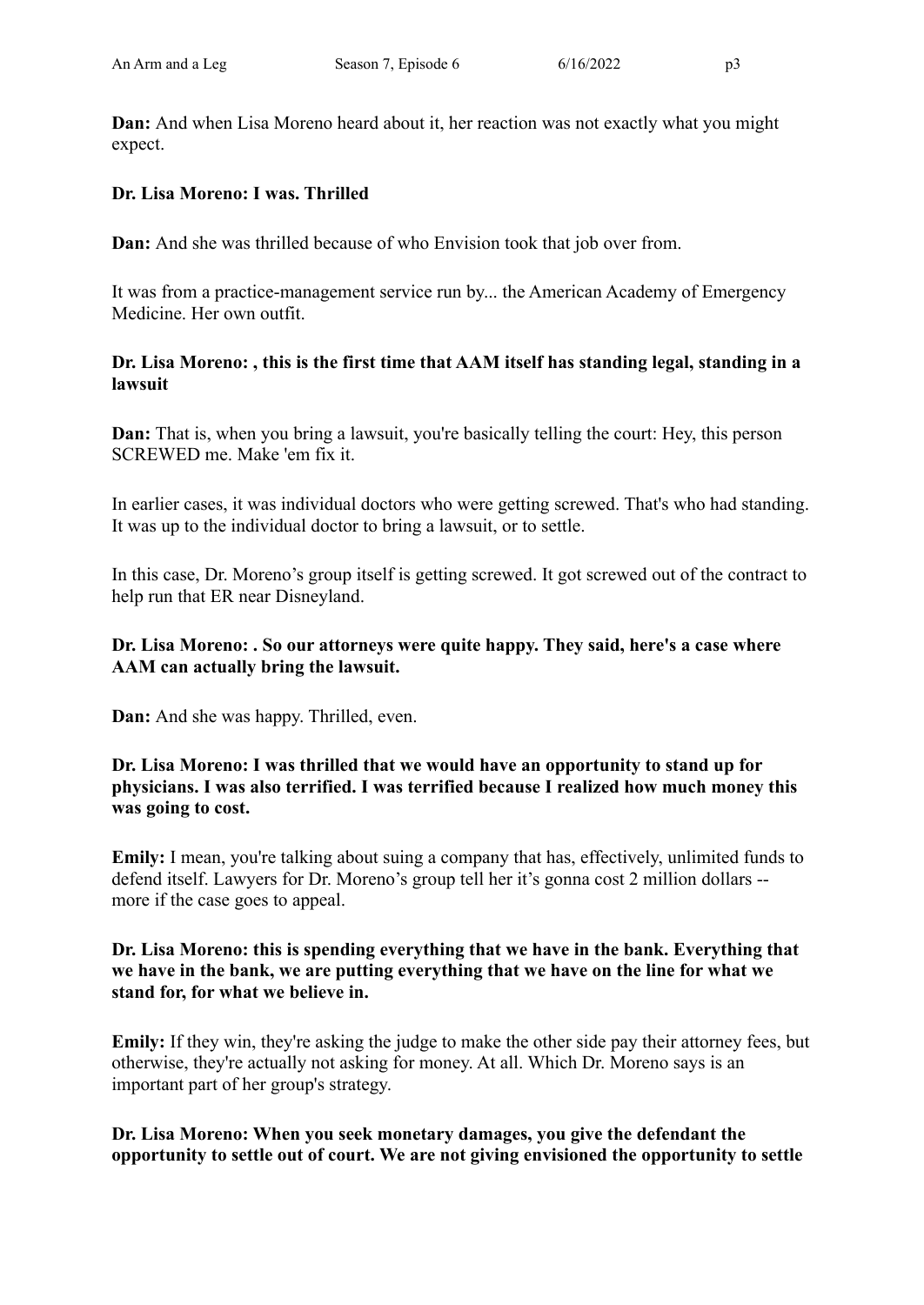**out of court. While we are saying is envision has broken the law. They are illegally practicing medicine. There is no amount of money. That is going to fix that problem.**

**So because of the fact that they cannot settle with us out of court, because we seek no money, no monetary damage. This case is going to be heard in court and there was going to be a ruling.**

**Dan:** That's the idea. Dr. Moreno's group filed their lawsuit in December, and at the end of May they scored an early victory: If you get sued, one early thing you can do is file what's called a "motion to dismiss," saying, there's no case here.

**Emily:** You can bet Envision's lawyers did exactly that. There are hundreds of pages of motions, and responses, and counter-responses.

**Dan:** And one of the big points that Envision's attorneys made was: Whoa there. Hey, you've got us mistaken for somebody else. WE don't own any medical practices. That would be illegal. The entity that won the contract with the hospital near Disneyland? That's owned by a doctor.

I mean, maybe we've got business dealings with that doctor, but we don't own a medical practice. We don't tell doctors what to do.

And of course. It's not like what was happening with that ER contract was particularly unusual. Erin Fuse Brown is a law professor at Georgia State University. She studies private equity's role in health care.

She says these laws against the corporate practice of medicine exist all over the place. And they haven't stopped big companies from... well, owning a lot of companies that employ a lot of doctors. How exactly do they do that?

### **Erin Fuse Brown: any sort of relatively sophisticated, entity or physician group will know about the corporate practice prohibition, just contract around it.**

**Dan:** Contract around it. Build a kind of, I don't know, a paper firewall.

**Erin Fuse Brown: The law says, you know, corporations shall not employ physicians. So they say fine, the corporation will not employ the physician. The corporation will, you know, the private equity company or the hospital, whoever will. run a management company and the management company will just contract with the physician practice, uh, to provide all the management services and we'll arrange a fee schedule, et cetera, et cetera.**

**Dan:** Which is why, when a judge ruled against Envision in late May, allowing the lawsuit to go forward, it was kind of a big deal.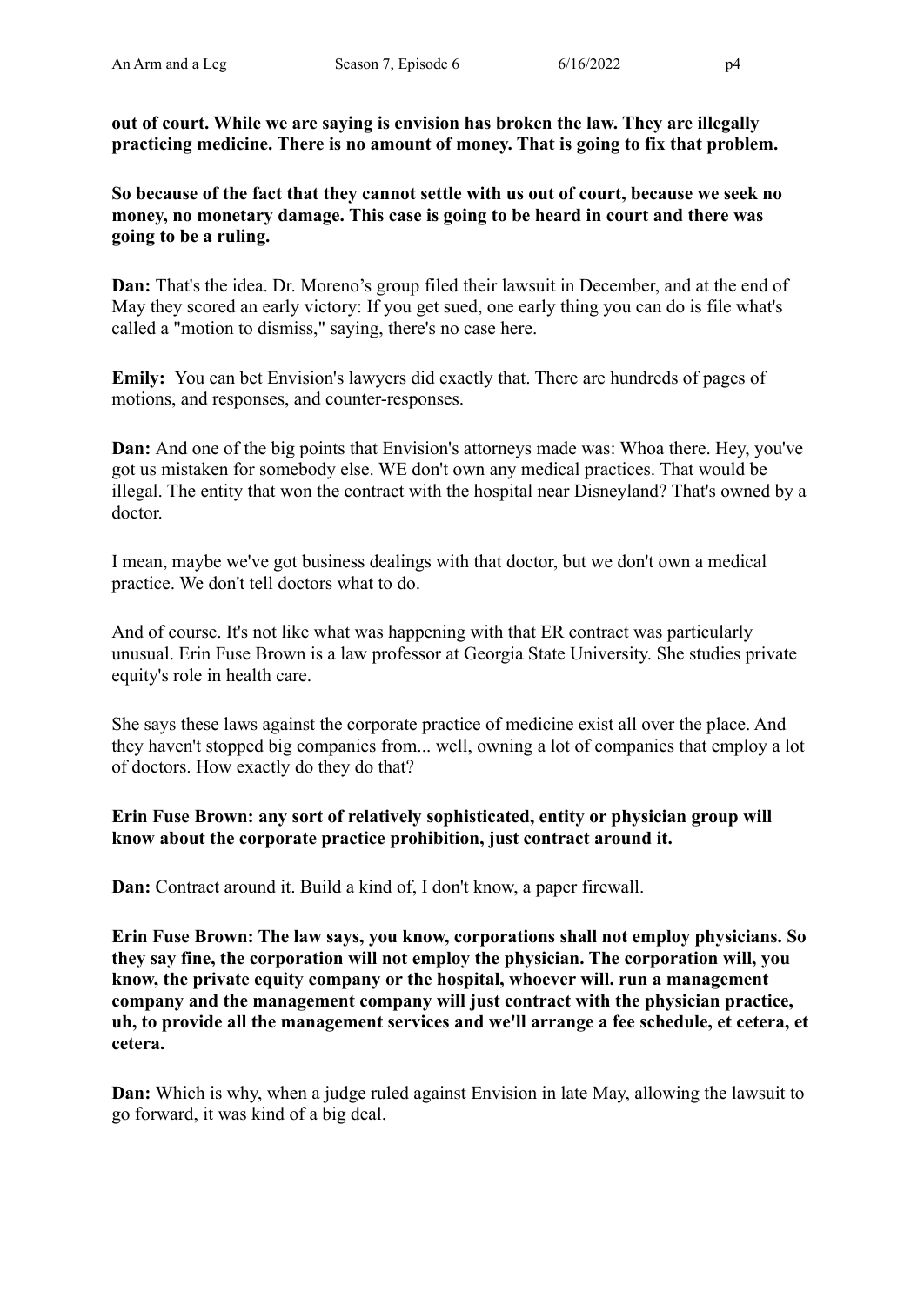Because the judge's order that the case could proceed said: All that etcetera etcetera? All that contracting-around? That's a bunch of bullshit. Envision, you own this medical practice.

And if your practice does the things that Dr. Moreno's group alleges in their complaint? You're practicing medicine and breaking the law. And that complaint is alleging a lot of things.

### **Erin Fuse Brown: Oh, it's a lot of things, right? Like it's like telling them how to negotiate with managed care plans, billing on their behalf, weighing in, on hiring decisions of physicians and clinical staff like nurses and PAs.**

**Dan:** And making doctor subject to those non-competes where, if they quit or got canned, they and their families would have to move.

# **Erin Fuse Brown: And it's like, that is the model for these private equity backed, physician practices. is Like**

### **they roll up their sleeves and they get very heavily. involved In the management of that sort of day to day stuff,**

**Dan:**And the court here seems to be saying: Yeah, if Dr. Moreno's group can prove that's happening, that would be the corporate practice of medicine. Not Okay.

Erin: And so it's kind of a shot across the bow.

A shot across the bow. OK, so now what? The docs who fired that shot are putting two million bucks into this case, and it's everything they have. What happens next?

That's right after this.

This episode of An Arm and a Leg is produced in partnership with Kaiser Health News. That's a nonprofit newsroom covering health care in America. KHN is not affiliated with the big health care outfit Kaiser Permanente. We'll have some more information about Kaiser Health News at the end of this episode.

So, a judge has ruled that the emergency-medicine doc group's lawsuit against Envision can go forward.

**Emily:** Yep, and by they way, we did reach out to Envision for this story. They said they don't comment on pending litigation.

**Dan:** So the case goes forward. What's next? Well, they have to actually win that lawsuit. And then, Dr. Lisa Moreno admits, that's just one lawsuit.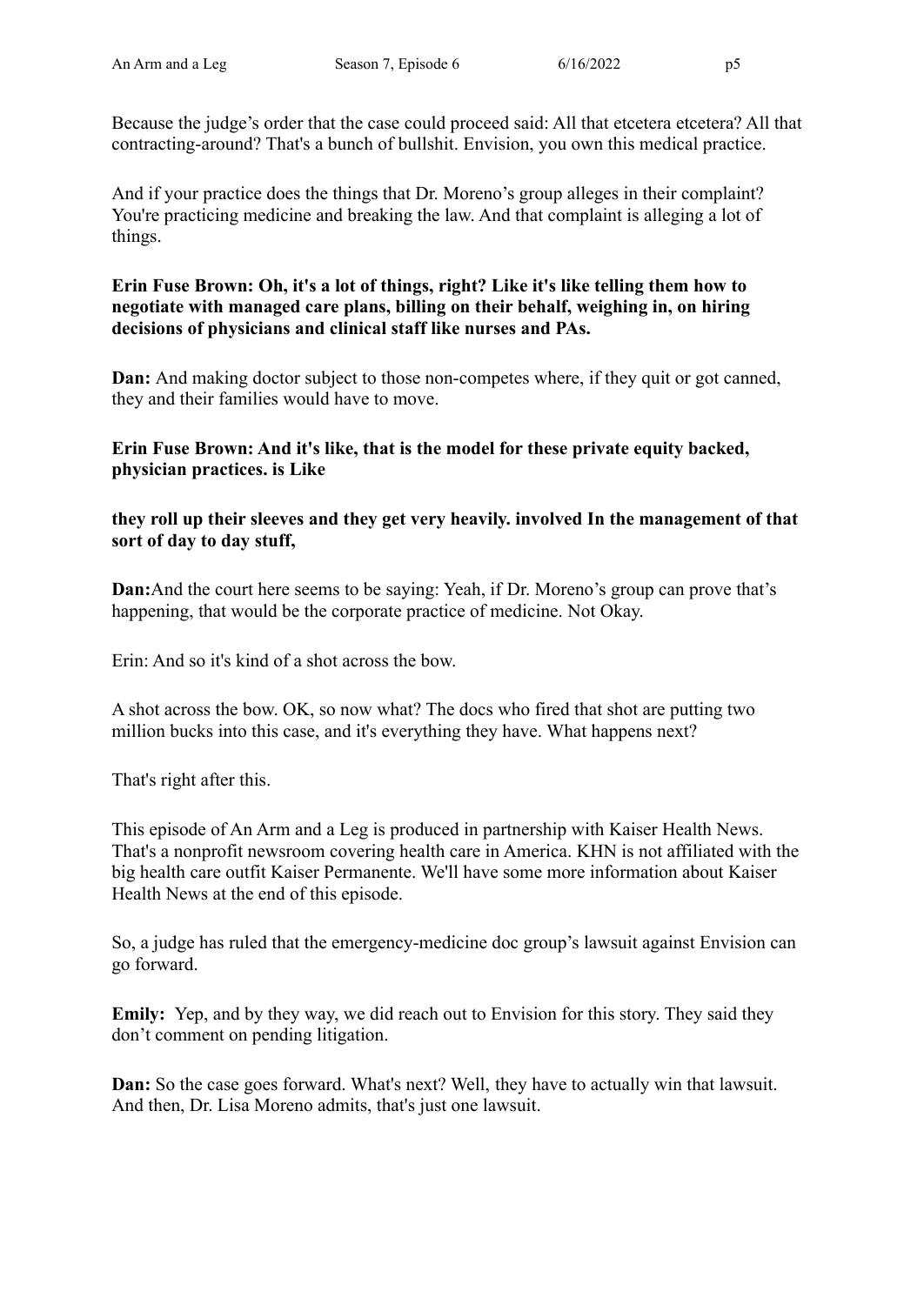**Dr. Lisa Moreno: So the only thing we are going to get out of this lawsuit is that envision and envision alone. Does not have the right to practice medicine in the state of California and the state of California alone.**

**Dan:** And Envision is not the only private equity-backed group in this business. She names a couple of others.

**Dr. Lisa Moreno: So team health can practice in California. Schumacher can practice in California. Cause the only thing the lawsuit says is , if we win. That envision cannot practice in California and envision can continue to practice in Tennessee and envision can continue to practice in Florida, et cetera, et cetera.**

**Dan:** But winning this lawsuit would ALLOW Dr. Moreno's group -- or others -- to bring similar lawsuits. Against other companies in California. Against companies in other states.

She hopes that's exactly what will happen.

**Dr. Lisa Moreno: And what happens is when you gain that momentum and the federal government starts to see. That these lawsuits are popping up all over the place**

**then often federal legislators will say, you know what?**

**We need to propose a resolution. We need to propose a bill and bring that bill into law. That's going to say that in the United States, the corporate practice of medicine. Yes. Not going to be tolerated. It is illegal.**

**Dan:** But that, she admits, is a long, long road. Not to mention an expensive one. Remember, they're committing at least 2 million dollars, everything they've got.

**Dr. Lisa Moreno:** And then you think about. \$2 million now to Sue Schumacher in California, , \$2 million to Sue envision in Tennessee.

It just goes on and on.

**Dan:** She thinks it could take... decades.

And why is it up to Dr. Lisa Moreno to bring these lawsuits?

# **Gretchen Morgenson: where is the enforcement? Why hasn't there been enforcement? As these companies have taken over such a broad swath of the industry.**

**Dan:** That is a journalistic hero of mine

**Gretchen Morgenson: I'm Gretchen Morgansen. I'm the senior financial reporter for the investigations unit at NBC news.**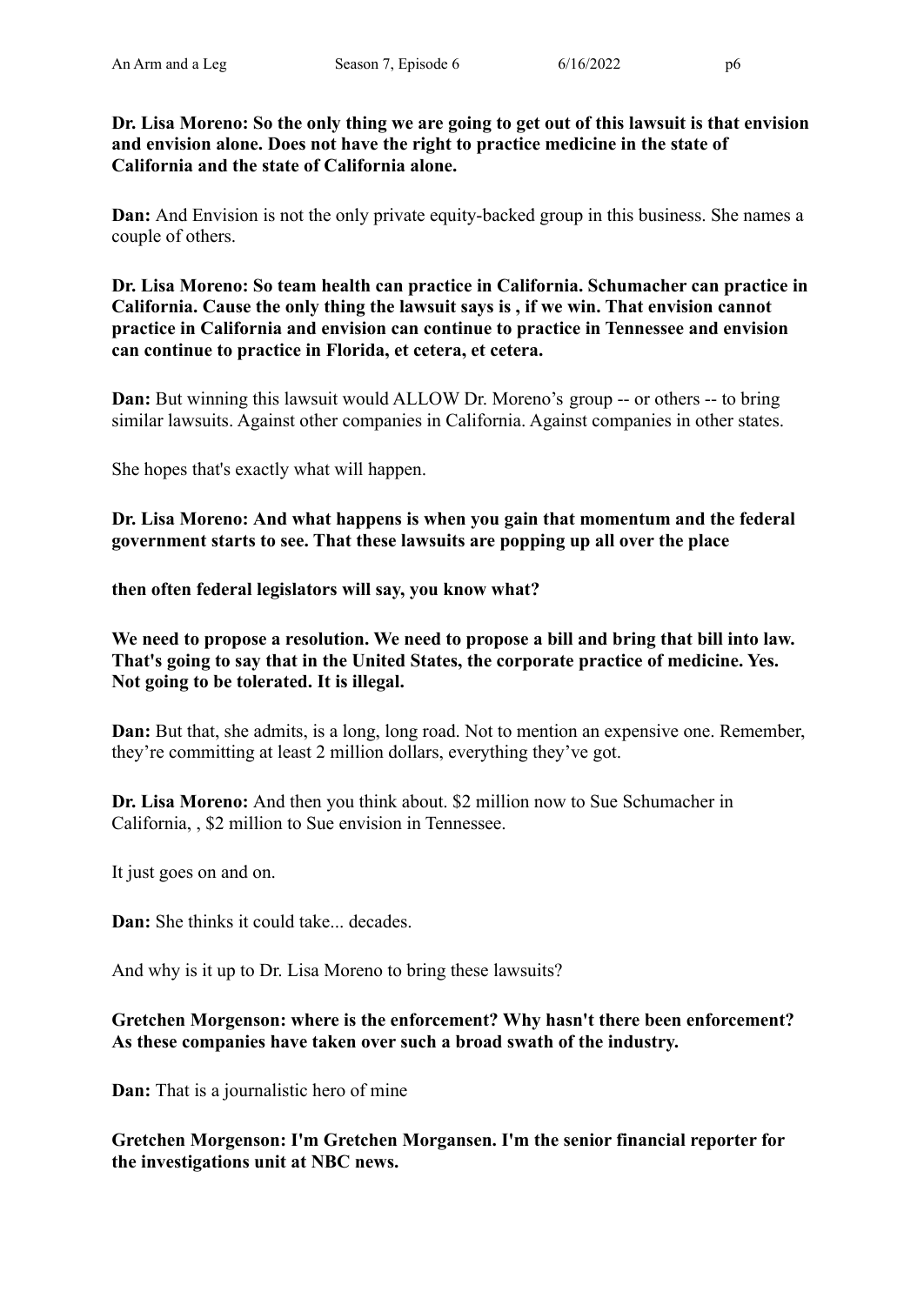**Dan:** Before NBC, she was at the New York Times and the Wall Street Journal. She's been covering the U.S. economy's biggest sharks for decades. Including but not limited to the financial industry before, during and after the 2008 financial crisis.

And she's been following private equity's role in medicine for a couple of years.

**Emily:** Yeah and her reporting alerted us to this lawsuit against Envision in the first place. Gretchen thinks that the lawsuit could be an example of how individual states may not have the capacity to police a company like this. And she says the judge touched on this issue when he allowed the case go forward.

# **Gretchen Morgenson: One thing that I found very interesting was the discussion about why California as a state that does have a corporate practice of medicine law. Has not gone after these situations.**

**Dan:** Envision was arguing, Judge, don't bother with this. You can let state authorities handle this issue.

# **Gretchen Morgenson: And, there was, quite a lengthy discussion by the judge which said, you know, perhaps the state can't go after, these entities, they don't have the bandwidth, they don't have the, you know, manpower basically.**

**Dan:** She tells me a story about a state that did try to enforce its corporate-practice-of-medicine ban. With super-underwhelming results.

In 2016 New York's attorney general sued a company called Aspen Dental for the corporate practice of medicine. And not just practicing.

# **Gretchen Morgenson: the, company was directing dentists to, make decisions on care, that they were pushing products,**

**Dan:** Pushing products: Telling patients they needed things that they didn't.

In the end, they settled. Aspen didn't admit wrongdoing, but it did agree to pay a fine.

# **Gretchen Morgenson: the settlement was like less than half a million dollars. I mean, it was not even probably what the company pays for postage.**

**Emily:** Dan, I can tell you that Aspen Dental paid just its owners 85 million in dividends, in 2018 alone. Ask me where I found that out.

**Dan:** where'd you find that out?

**Emily:** It's in a report from a watchdog group called the Private Equity Stakeholders Project. The report -- "how private equity drills into the dental care industry"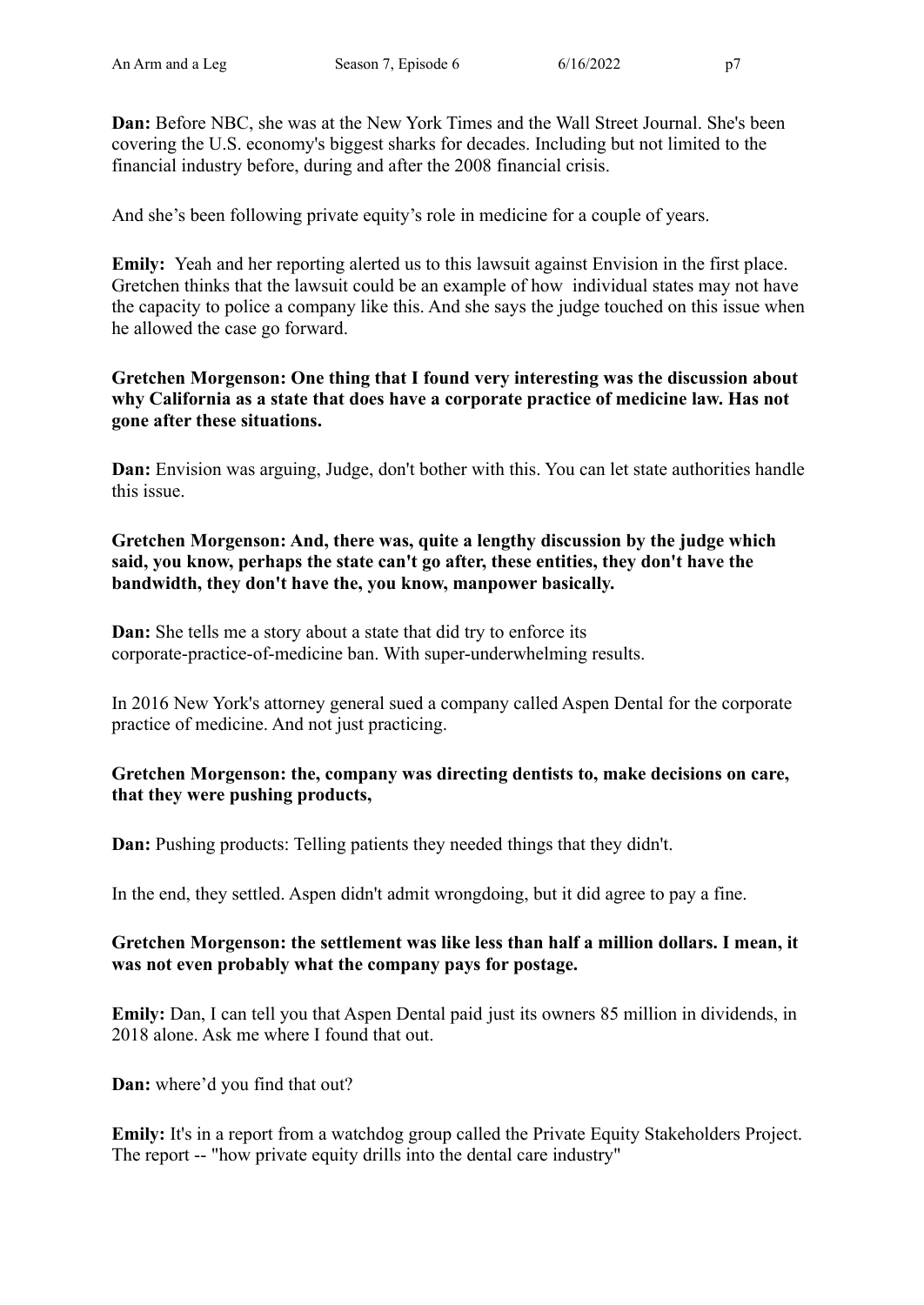**Dan:** Ouch

**Emily:** ... is called: "Deceptive marketing, medicaid fraud, and root canals on babies."

**Dan:** Jesus. Root canals on babies?

**Emily:** Two different companies accused of that, actually.

**Dan:** OK, ANYWAY. That was the New York State attorney general.

Gretchen says even when the feds have gotten involved, companies like Envision don't exactly face overwhelming consequences.

She's written about a case where the feds accused an Envision subsidiary of taking kickbacks from a hospital.

The accusation was: ER docs were being told to admit patients to the hospital who did not need to be admitted. Because when a hospital admits a patient, they get a higher fee.

**Gretchen Morgenson: three times the fees, right? Someone comes into the emergency department, if you, take them in and have them stay overnight, for observation you get three times the Medicare payments,**

**Dan:** in this case, the U.S. Department of Justice brought a lawsuit.

... and settled. For \$29.8 million dollars.

**Emily:** Right. And for context, before Envision went private in 2014, it reported profits of more than 556 million dollars, 18 times as much.

**Dan:** Envision paid the fine, but didn't admit any wrongdoing. They did have to sign a "corporate integrity agreement" promising not to do bad stuff anymore.

**Emily:** Which expires at the end of this year.

and they didn't get barred from billing Medicare either.

**Dan:** I mean, how could Medicare do without the services of the 25 thousand ER docs Envision employs? It reminded me of banks being considered too big to fail-- or to punish too hard -- after 2008.

**Gretchen Morgenson: that's very similar to what you had in the 2008 financial crisis. You've had many banks who, agreed to pay fines, which of course their shareholders paid it. Wasn't paid by the executives. Who'd made the decisions**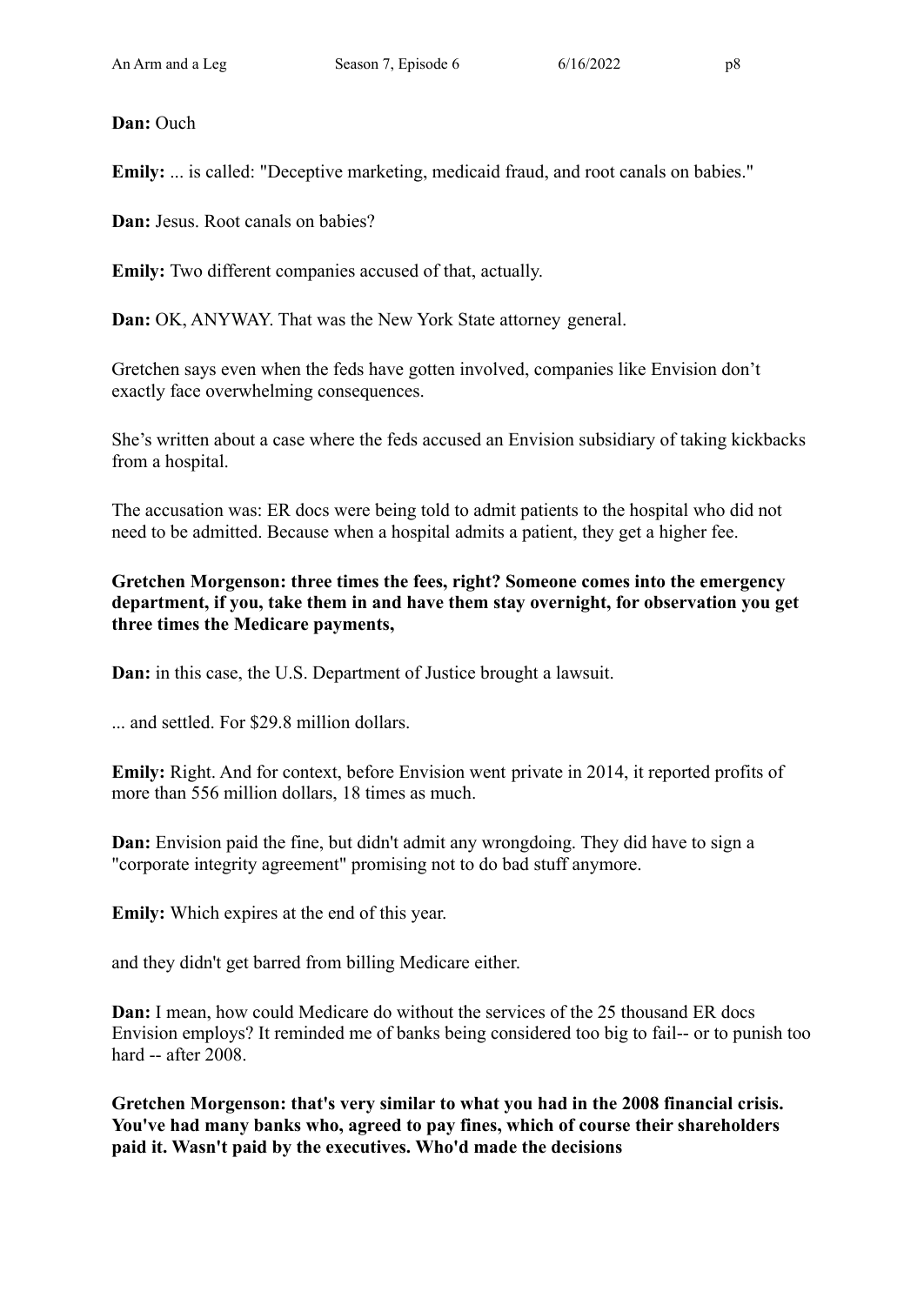**Dan: I mean, my impression that someone who, you know, who wasn't on the beat was like these fines don't strike me as super meaningful, um, to institutions of this scale.**

**Gretchen Morgenson: No cost of doing business.**

**Dan: Yeah.**

**Emily:** Are you and Gretchen trying to bum me out?

**Dan:** Gretchen does not see this as entirely hopeless.

**Gretchen Morgenson: I mean, we have already seen the, chairwoman of the FTC come out and say that, They are going to be looking far more closely at private equity, acquisitions and takeovers of companies than they have been in the past. And particularly in healthcare, because it is life and death.**

**Emily:** FTC chair Lina Kahn used exactly those words, life and death, when the FTC held a "listening forum" with the Department of Justice in April, about all kinds of mergers in health care, including private-equity companies buying up ER staffing. They heard some hair-raising stories. Here's part of how Lina Kahn summeed up the day.

**Lina Kahn: your testimony has also underscored is just the incredible variety of ways that firms with market power can use that. Right. And it becomes extremely difficult for enforcers to be able to police all of the subtle ways in which those firms are using their power and all sorts of anti-competitive ways, which I think makes it especially important for us to be stopping in anti competitive and illegal mergers on the front end.**

**Dan:** It's not just talk. As we were writing the script for this episode, the FTC sued to stop a for-profit hospital company from taking over two of its biggest competitors in Utah.

And it's not just the feds. Gretchen sent me the text of a bill that's getting considered in the California legislature right now. It's also intended to put the breaks on mergers and private-equity buyouts in health care. Any transaction over 15 million bucks would need an OK from the state attorney general.

And look: Some changes do happen. As we've discussed on this show, one of the big strategies that private equity companies used to make money on emergency room docs was surprise billing. Taking all their docs out of all the insurance networks, and billing patients directly at sky high rates.

This year, we are seeing the implementation of the No Surprises Act, which effectively bans that practice.

EMILY: Though it took a really long time to pass. And obviously it leaves a lot of problems intact.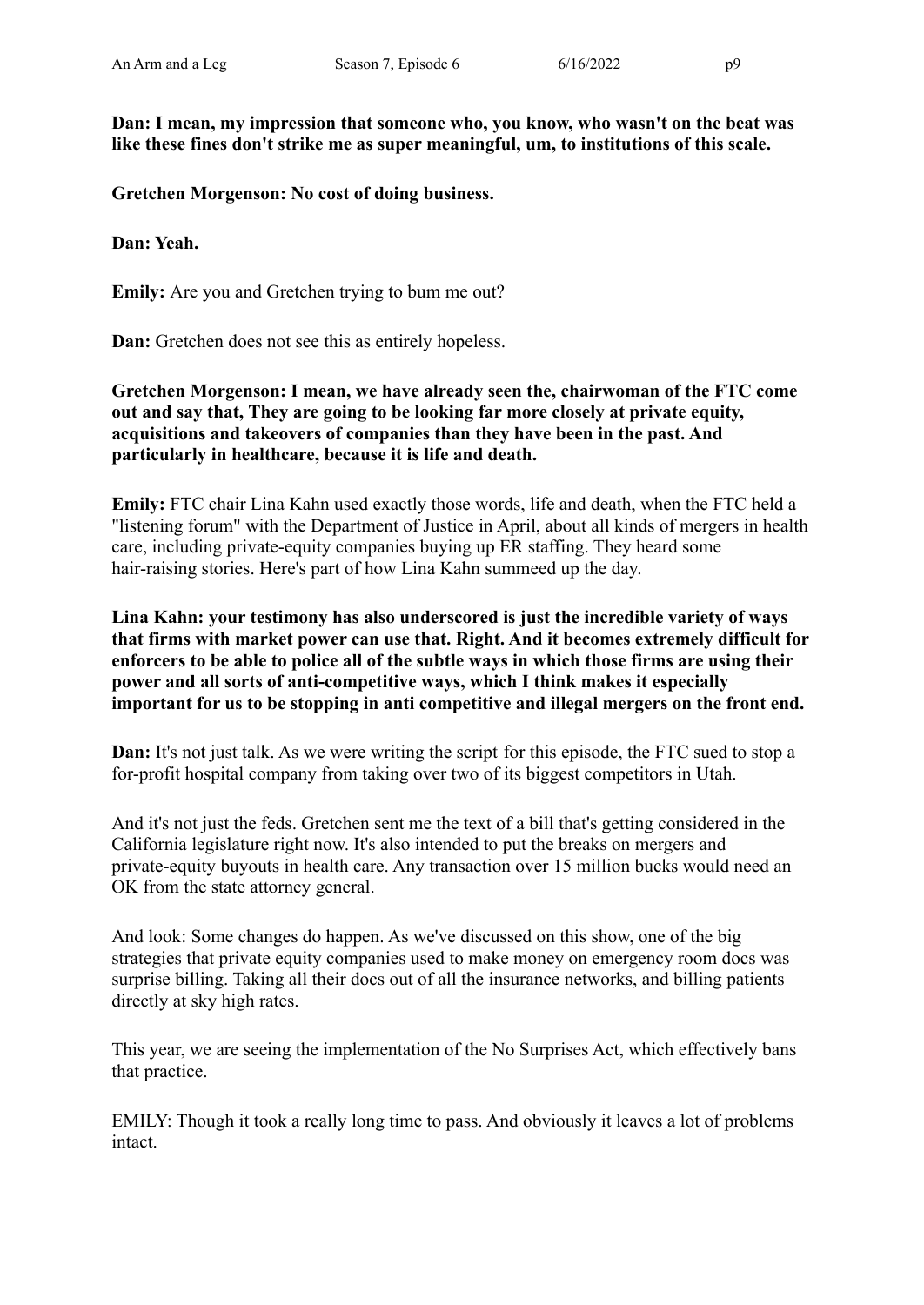DAN: True. We are not running out of material for this show any time soon.

But it's also worth remembering that the No Surprises Act was passed by a divided Congress. Democrats controlled the House and Republicans controlled the Senate. In December 2020.

Which was a hyper-polarized MOMENT during this hyper-polarized era. We're talking about the weeks between the November election and the January 6th attack on the U.S. Capitol.

I'm not saying our elected officials are all going to hold hands and do the right thing immediately-- or maybe ever. But it does make it seem ... not entirely hopeless.

**Emily:** Here's how Dr. Lisa Moreno talks about the battle that she and her colleagues are waging with this lawsuit against Envision. How long the road is to ... whatever victory looks like.

**Dr. Lisa Moreno: So I know that it may not happen even in my lifetime that it may not happen for decades, but to me. And to my colleagues on the board of directors of AAM, the fact that it's going to take a really long time is not an excuse to not take the first step. We have to take the first step because if we don't start it's, it will never happen.**

**Dan:** Amen to that.

We will catch you with our next episode in three weeks.

**Emily:** Till then, take care of yourself.

**Dan:**This episode of An Arm and a Leg was produced by Emily Pisacreta and me, Dan Weissmann, and edited by Marian Wang.

Special thanks to Blake Farmer of Nashville Public Radio, and to Eileen Applebaum of the Center for Economic and Policy Research, And Paul Starr, Princeton University Professor and author of The Social Transformation of American Medicine, who shared their expertise for this story.

Daisy Rosario is our consulting managing producer. Adam Raymonda is our audio wizard. Our music is by Dave Winer and Blue Dot Sessions.

Gabrielle Healy is our managing editor for audience. She edits the First Aid Kit Newsletter.

And Bea Bosco is our consulting director of operations.

This season of an arm and a leg is a co production with Kaiser health news. That's a nonprofit news service about healthcare in America, an editorially-independent program of the Kaiser family foundation.